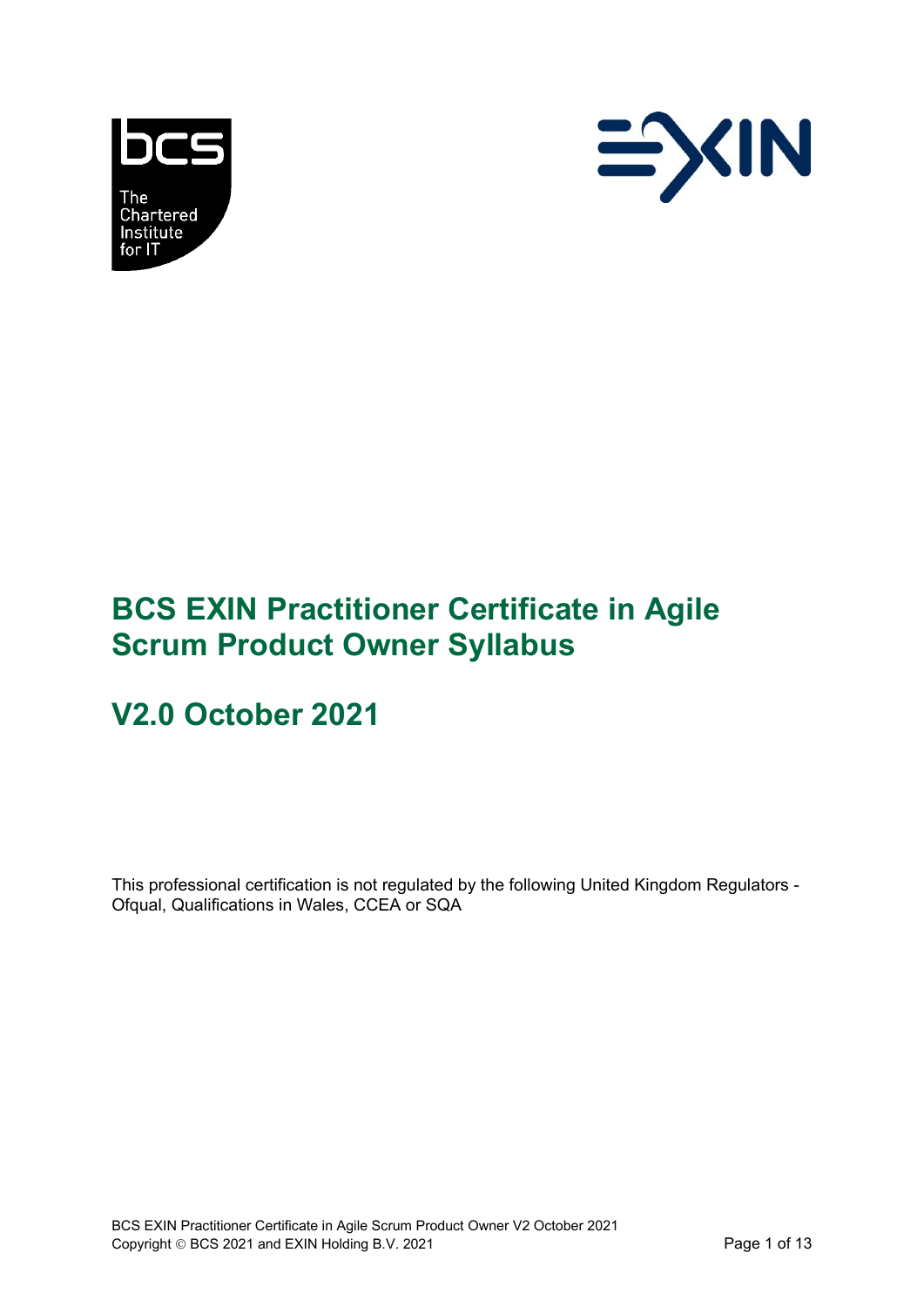# Change History

This log provides a single point of reference, where a summary of any changes is recorded, to include the date of the amendment and a summary of the changes made.

| <b>Version</b><br><b>Number</b> | <b>Changes Made</b>                                                                                                                  |
|---------------------------------|--------------------------------------------------------------------------------------------------------------------------------------|
| Version 2.0<br>October 2021     | Changes to Target Audience, Course Format/Duration, Syllabus<br>Weighting and Objectives, Basic Concepts and Recommended<br>reading. |
| Version 1.1<br>May 2020         | Update to the Training Criteria.                                                                                                     |
| Version 1.0<br><b>July 2019</b> | Finalised version.                                                                                                                   |
| Version 0.1<br>March 2019       | <b>BCS Formatted syllabus created.</b>                                                                                               |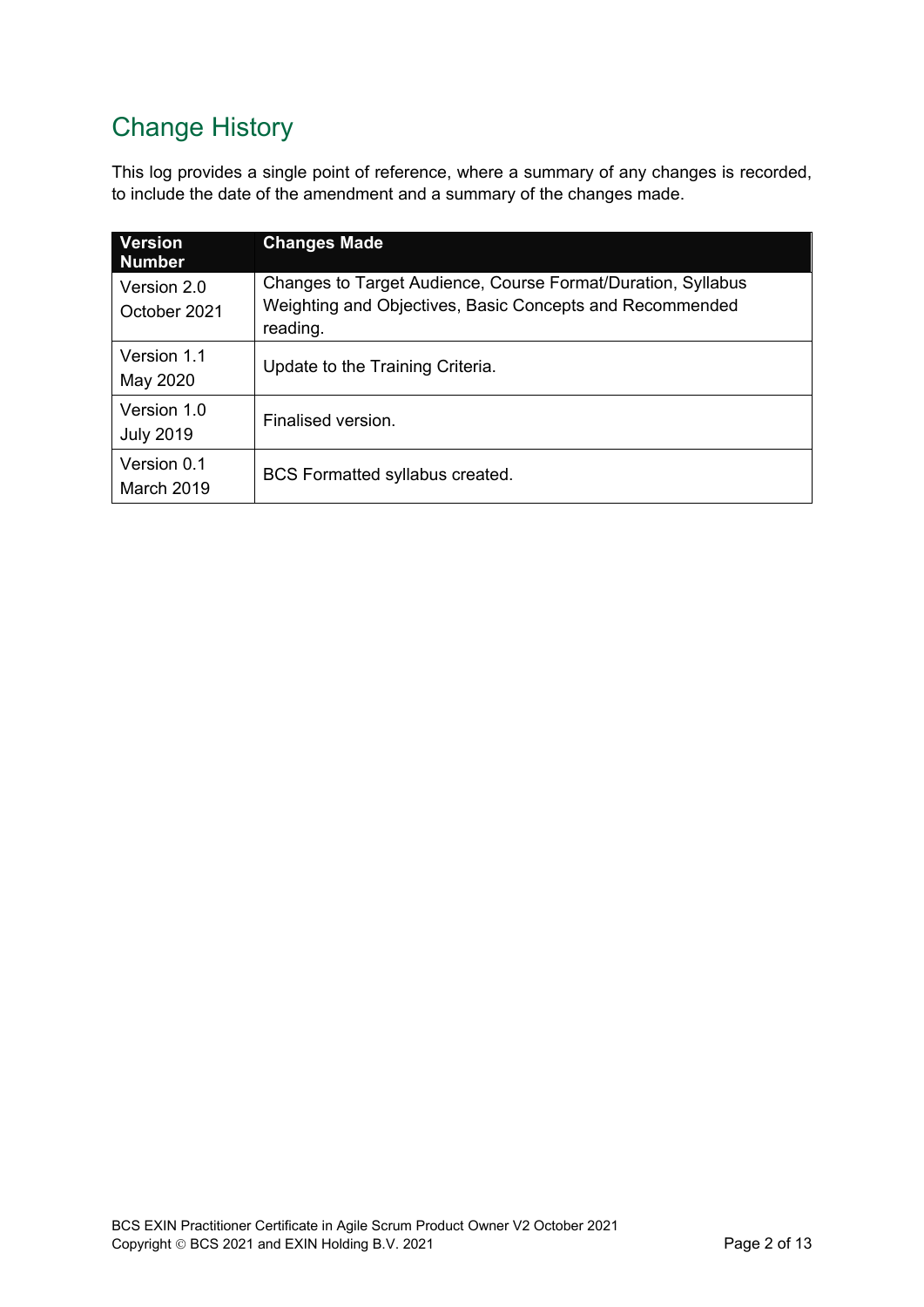### **Contents**

| $\mathbf{1}$ .            |  |  |
|---------------------------|--|--|
| 2.                        |  |  |
| 3.                        |  |  |
| $\overline{\mathbf{4}}$ . |  |  |
| 5.                        |  |  |
|                           |  |  |
|                           |  |  |
|                           |  |  |
|                           |  |  |
|                           |  |  |
|                           |  |  |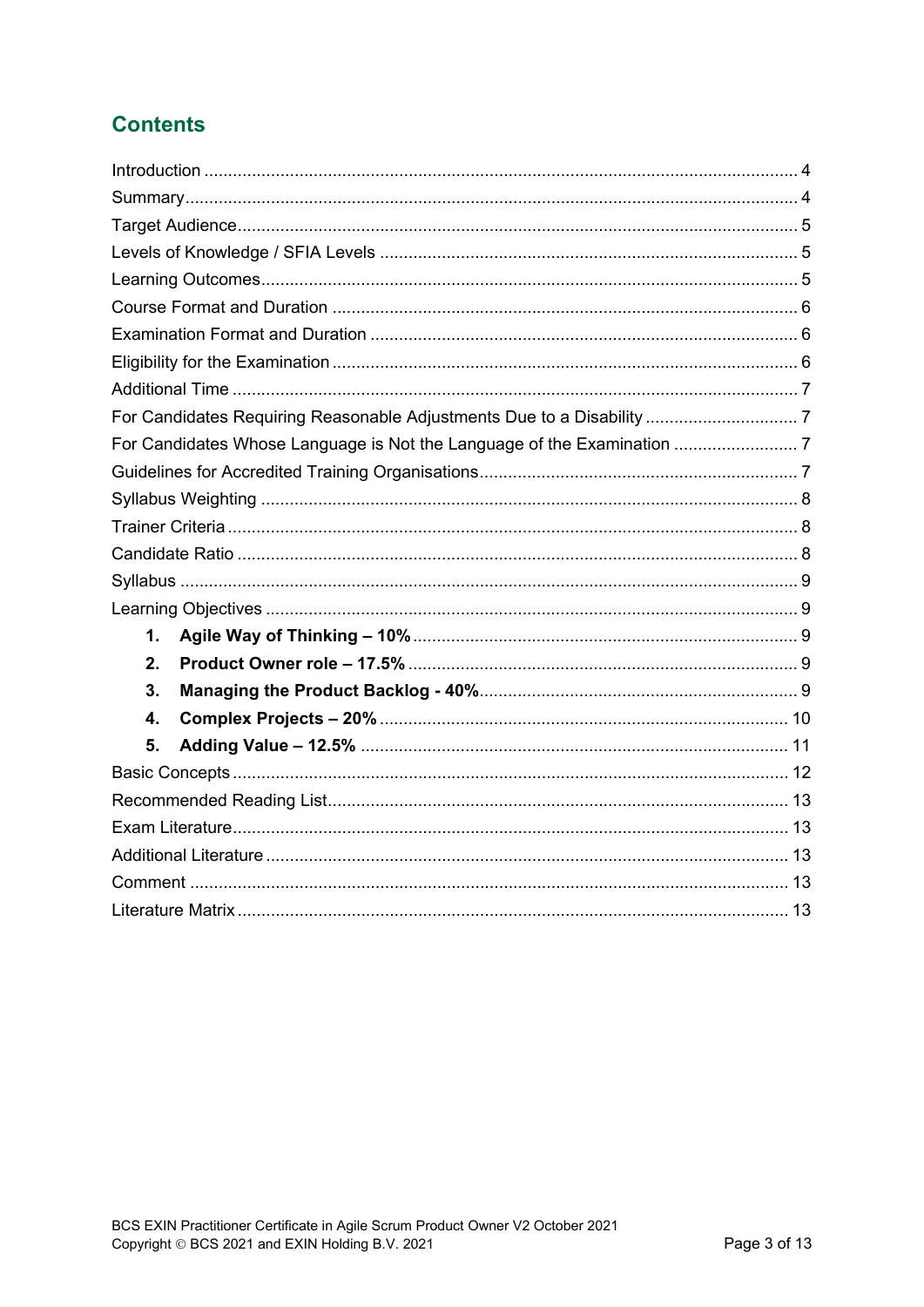### <span id="page-3-0"></span>**Introduction**

An Agile Scrum Product Owner certificate ensures that a candidate can successfully lead Agile Scrum projects in the context of an overall Service and Product Lifecycle, in a way that adds the most value possible for the customer.

In order to do this, the Product Owner provides direction, makes final decisions, and ensures that the Team is aimed at the right goals. The Product Owner is actively engaged with, communicates well with, and listens carefully to arguments from the Team. Within the context of the organisation's larger business objectives, the Product Owner provides the vision, but also the boundaries within which this vision must be realised. This is achieved by creating, maintaining and prioritising the business value driven Product Backlog. It is the Product Owner's responsibility to make sure the project earns a good Return on Investment.

A good Product Owner understands the business and the market, is the Voice of the Customer (internal or external), manages the product or service lifecycle and balances the need for both functional and non-functional requirements.

The exam Agile Scrum Product Owner is part of the Agile Scrum qualification program.

### <span id="page-3-1"></span>**Summary**

BCS EXIN Agile Scrum Product Owner is a certification that looks to confirm both skills and knowledge of the Agile framework and Scrum methodology, specifically with the Product Owner role in mind.

Agile Scrum is about working together to successfully reach a goal. Agile methodologies are popular approaches in software development and are increasingly being used in other areas. Scrum practices include establishing cross-functional and self-managed teams, producing a working deliverable at the end of each iteration or Sprint. This certification focuses on adopting Agile or Scrum in the workplace and taking on the role of Product Owner.

The BCS EXIN Agile Scrum Product Owner certification is part of the EXIN Agile Scrum qualification program.

| <b>BCS EXIN AGILE SCRUM</b> |                                       |                      |  |
|-----------------------------|---------------------------------------|----------------------|--|
| <b>Scrum Master</b>         | <b>Product Owner</b><br><b>Bridge</b> | <b>Product Owner</b> |  |
| <b>Scrum Foundation</b>     |                                       |                      |  |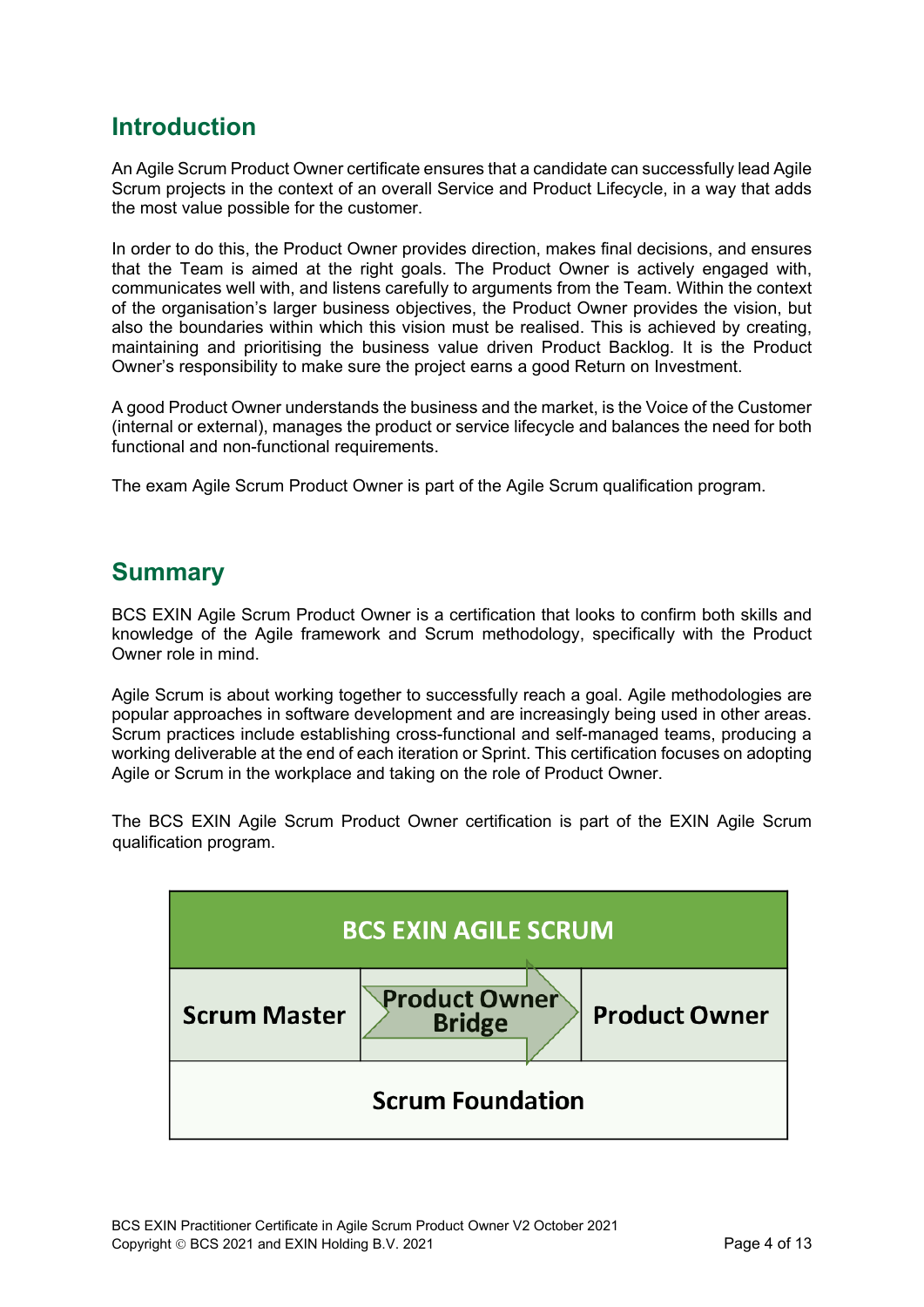## <span id="page-4-0"></span>**Target Audience**

The Agile way of thinking is best known in the field of software development, but the principles are increasingly being applied in other types of projects and it is fast becoming a regular project management technique. Scrum is the most used Agile methodology and is suitable for all professionals looking to keep their knowledge up to date with the latest developments in the fields of IT and Project Management, particularly those leading or participating in projects.

The Product Owner role focuses on bringing Value for the Customer and Value for the Business, through Project Management techniques.

In particular, the certification is suitable for professionals working in an Agile context and who have the ambition of assuming the role of Product Owner.

### <span id="page-4-1"></span>**Levels of Knowledge / SFIA Levels**

This syllabus will provide candidates with the levels of difficulty highlighted within the following table, also enabling them to develop the skills to operate at the highlighted level of responsibility (as defined within the SFIA framework) within their workplace. The levels of knowledge and SFIA levels are further explained on the [website.](https://certifications.bcs.org/upload/pdf/sfia-levels-knowledge.pdf)

| Level | <b>Levels of Knowledge</b> | Levels of Skill and Responsibility (SFIA) |
|-------|----------------------------|-------------------------------------------|
|       |                            | Set strategy, inspire and mobilise        |
| 6     | Evaluate                   | Initiate and influence                    |
| 5     | Synthesise                 | Ensure and advise                         |
| Δ     | Analyse                    | Enable                                    |
| 3     | Apply                      | Apply                                     |
| 2     | Understand                 | <b>Assist</b>                             |
|       | Remember                   | Follow                                    |

### <span id="page-4-2"></span>**Learning Outcomes**

Candidates should be able to demonstrate the ability to analyse, understand and explain Agile concepts in the following areas:

- **1.** The Agile way of thinking;
- **2.** The Product Owner role;
- **3.** Managing the Product Backlog;
- **4.** Complex Projects;
- **5.** Adding Value.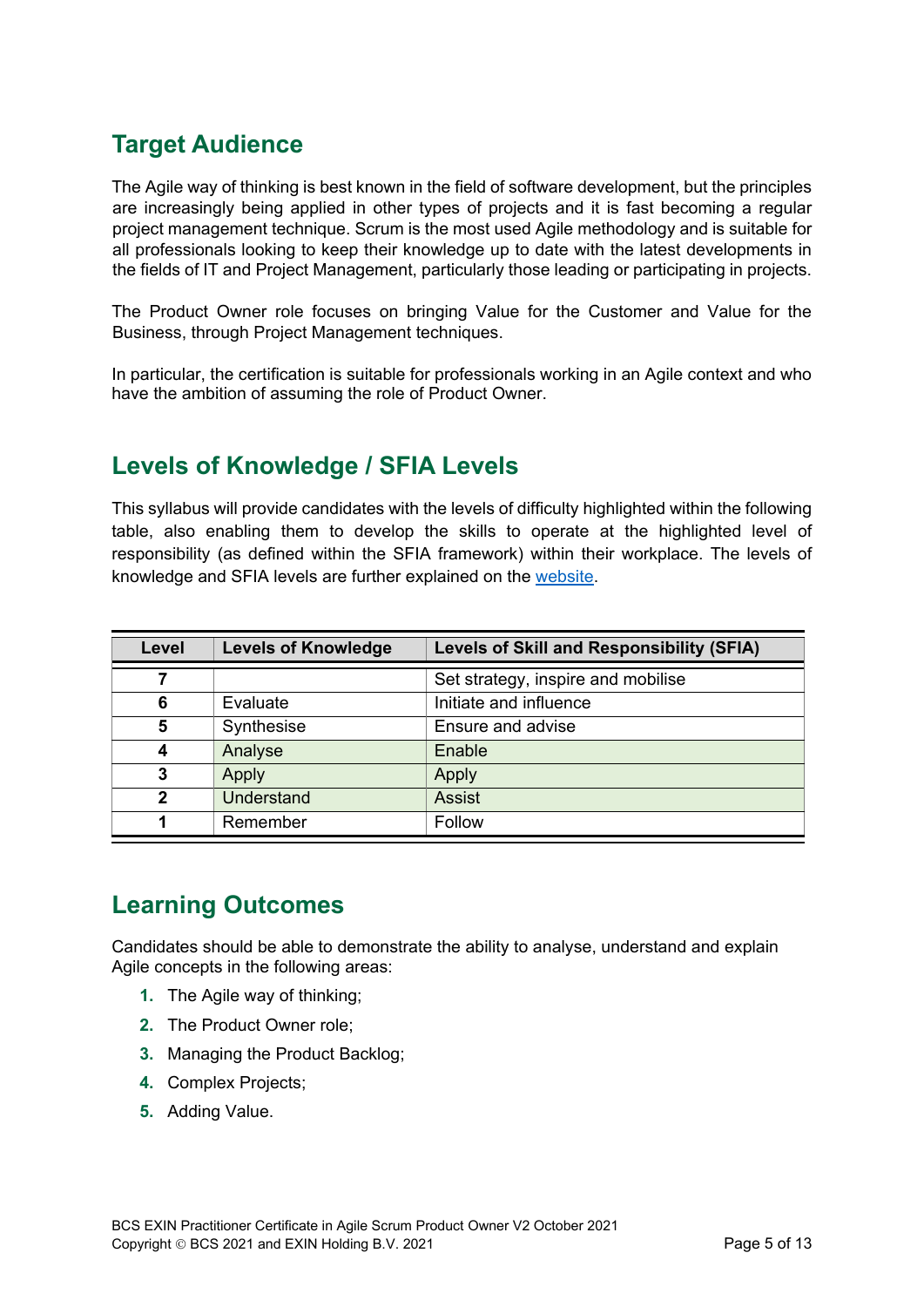### <span id="page-5-0"></span>**Course Format and Duration**

BCS recommends that for full coverage of the syllabus to be achieved, training courses leading to the certificate should normally run for a minimum 14 hours. This number includes practical assignments, exam preparation, and short coffee breaks. Not included are: homework, logistics for exam preparation and lunch breaks.

**Candidates should spend about 112 hours on self-study, depending on existing knowledge.**

### <span id="page-5-1"></span>**Examination Format and Duration**

| <b>Type</b>        | 40 Multiple choice questions |
|--------------------|------------------------------|
| <b>Duration</b>    | 90 Minutes                   |
| <b>Supervised</b>  | Yes                          |
| <b>Open Book</b>   | No                           |
| <b>Pass Mark</b>   | 65%                          |
| <b>Calculators</b> | No.                          |
| <b>Delivery</b>    | Digital or paper-based       |

### <span id="page-5-2"></span>**Eligibility for the Examination**

Completion of a BCS accredited Agile Scrum Product Owner training course including Practical Assignments is mandatory.

Knowledge of Scrum terminology, for instance through the BCS EXIN Agile Scrum Foundation exam, is strongly recommended. This syllabus is freely available on the website [www.bcs.org.](https://www.bcs.org/get-qualified/certifications-for-professionals/agile-certifications/)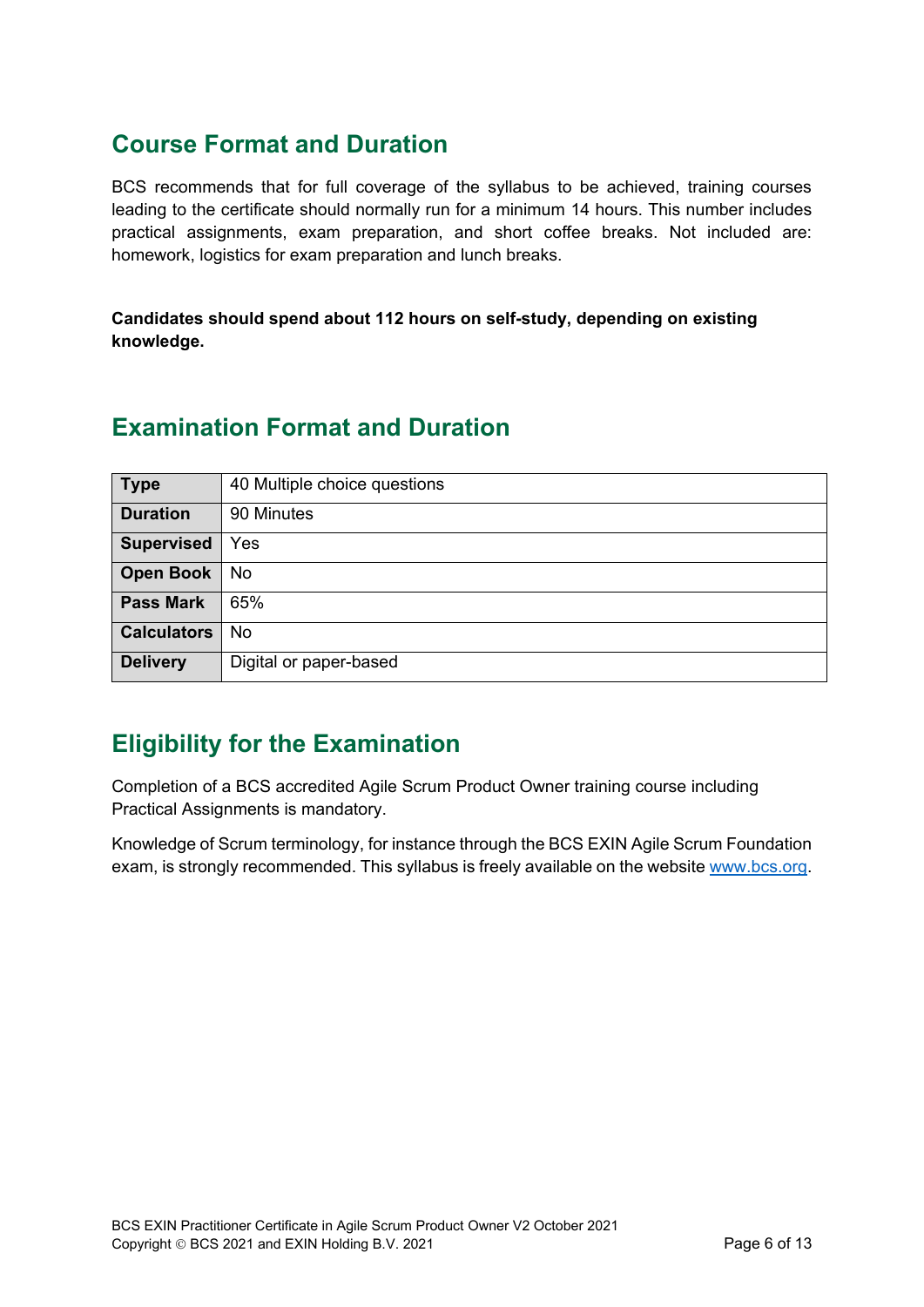## <span id="page-6-0"></span>**Additional Time**

#### <span id="page-6-1"></span>**For Candidates Requiring Reasonable Adjustments Due to a Disability**

Please refer to the [reasonable adjustments policy](https://certifications.bcs.org/upload/pdf/reasonable-adjustments-policy_1.pdf) for information on how and when to apply.

#### <span id="page-6-2"></span>**For Candidates Whose Language is Not the Language of the Examination**

If the examination is taken in a language that is not the candidate's native/official language, then they are entitled to:

- 25% extra time.
- Use their own **paper** language dictionary (whose purpose is translation between the examination language and another national language) during the examination. Electronic versions of dictionaries will **not** be allowed into the examination room.

### <span id="page-6-3"></span>**Guidelines for Accredited Training Organisations**

Each major subject heading in this syllabus is assigned an allocated percentage of study time. The purpose of this is:

- 1) Guidance on the proportion of time allocated to each section of an accredited course.
- 2) Guidance on the proportion of questions in the exam.

Courses do not have to follow the same order as the syllabus and additional exercises may be included, if they add value to the training course.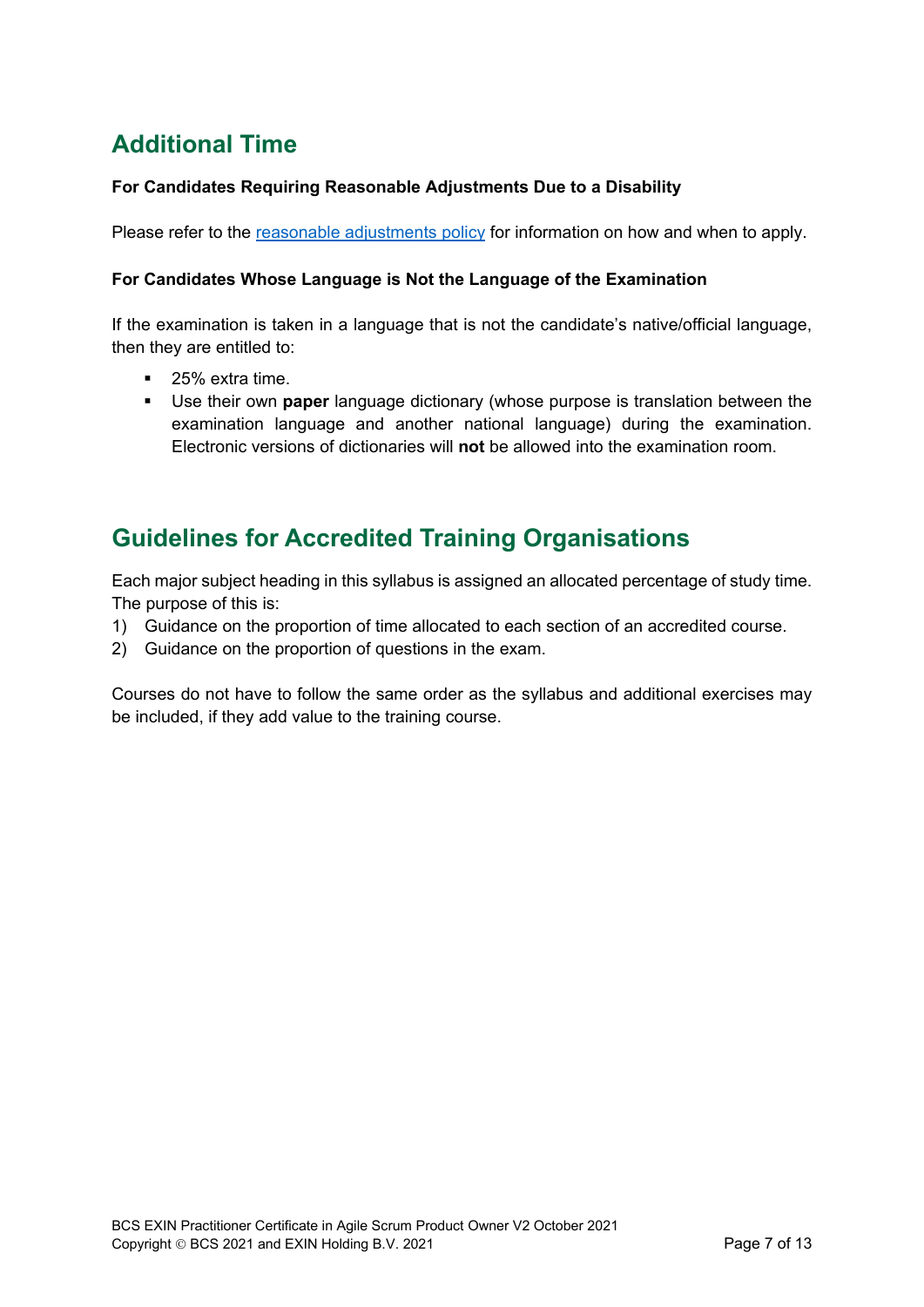# <span id="page-7-0"></span>**Syllabus Weighting**

| <b>Learning Objectives</b>      |                                                                                          | Weight       |       |
|---------------------------------|------------------------------------------------------------------------------------------|--------------|-------|
| 1. Agile Way of Thinking        |                                                                                          |              | 10%   |
|                                 | 1.1 Agile Concepts                                                                       |              | 10%   |
| 2. Product Owner Role           |                                                                                          | 17.5%        |       |
|                                 | 2.1 Tasks and Responsibilities of the Product Owner Role                                 |              | 12.5% |
|                                 | 2.2 Other Roles (Scrum Master, Development Team)                                         |              | 5%    |
| 3. Managing the Product Backlog |                                                                                          |              | 40%   |
|                                 | 3.1 From Vision to Product Backlog                                                       |              | 10%   |
|                                 | 3.2 User Stories (Including Epics, Non-Functional and<br><b>Functional Requirements)</b> |              | 10%   |
|                                 | 3.3 Creating Sprint Backlogs                                                             |              | 2.5%  |
|                                 | 3.4 Tracking and Communicating Progress                                                  |              | 10%   |
|                                 | 3.5 Staying in Control and Delivering                                                    |              | 7.5%  |
| 4. Complex Projects             |                                                                                          |              | 20%   |
|                                 | 4.1 Scaling Agile Projects                                                               |              | 7.5%  |
|                                 | 4.2 Suitability of Agile for Different Types of Projects                                 |              | 5%    |
|                                 | 4.3 Managing Complex Product or Service Backlogs                                         |              | 7.5%  |
| 5. Adding Value                 |                                                                                          |              | 12.5% |
|                                 | 5.1 Adding Business Value to the Project                                                 |              | 7.5%  |
|                                 | 5.2 Acting as the Voice of the Customer                                                  |              | 5%    |
|                                 |                                                                                          | <b>Total</b> | 100%  |

### <span id="page-7-1"></span>**Trainer Criteria**

The following criterion apply:

- **-** Hold a BCS EXIN Practitioner Certificate in Agile Scrum Product Owner;
- Have a minimum of 3 years practical Agile experience
- Have 10 days training experience or a train the trainer qualification.

### <span id="page-7-2"></span>**Candidate Ratio**

Trainers may instruct up to 15 candidates. Invigilators may supervise up to 25 candidates.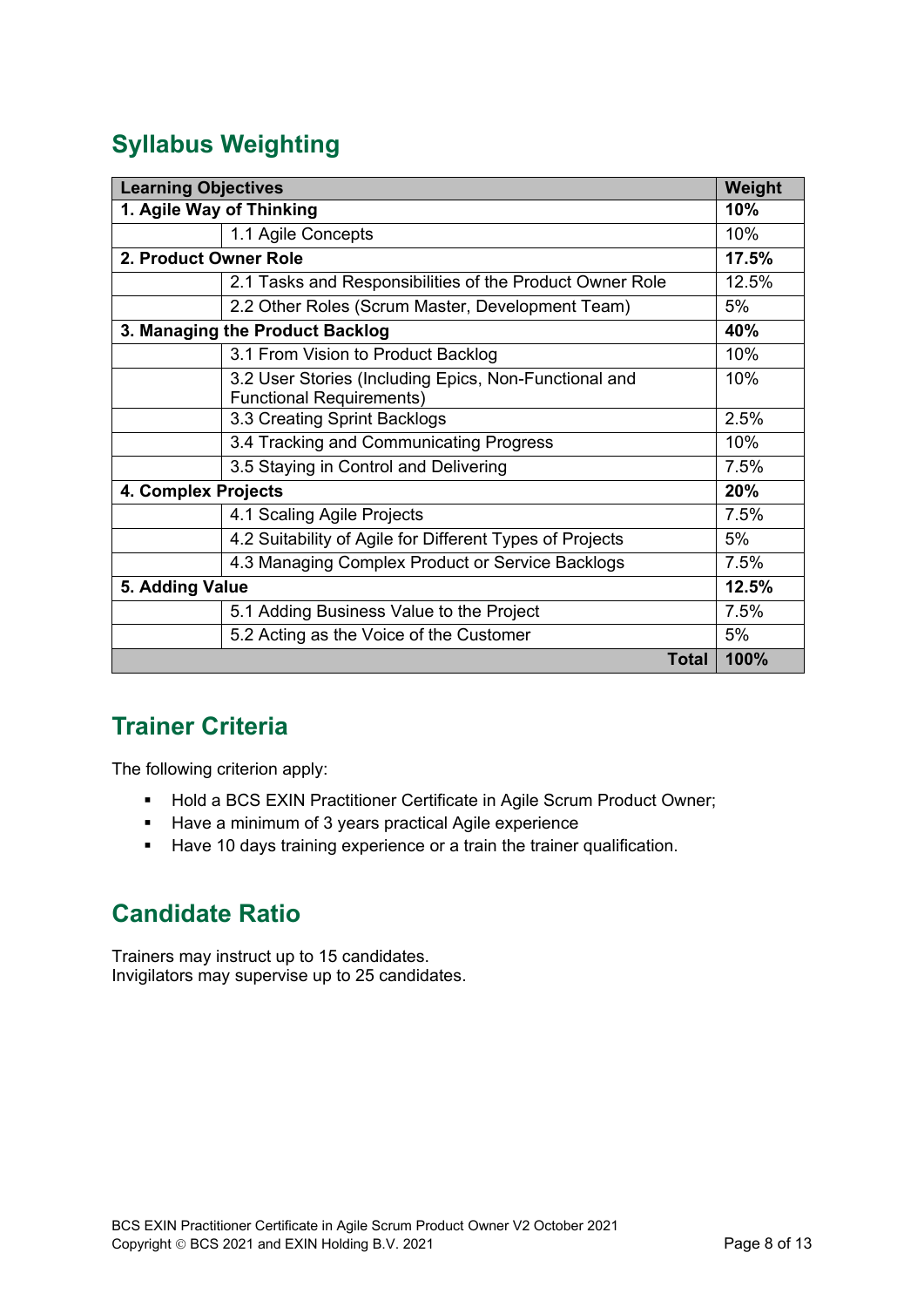# <span id="page-8-0"></span>**Syllabus**

#### <span id="page-8-1"></span>**Learning Objectives**

#### <span id="page-8-2"></span>**1. Agile Way of Thinking – 10%**

#### **1.1** Agile concepts

The candidate can…

- 1.1.1 Explain the Agile way of thinking
- 1.1.2 Explain how Agility brings predictability and flexibility
- 1.1.3 Describe how to establish continuous improvement
- 1.1.4 differentiate other Agile frameworks and methodologies: Crystal, Extreme Programming (XP), DSDM, LeSS, SAFe and Kanban

#### <span id="page-8-3"></span>**2. Product Owner role – 17.5%**

**2.1** Tasks and responsibilities of the Product Owner role

The candidate can…

- 2.1.1 Explain which tasks and responsibilities belong to the Product Owner role
- 2.1.2 Analyse a scenario for the best solution to a problem
- 2.1.3 Explain the role of the Product Owner in the different Scrum events
- **2.2** Other roles (Scrum Master, Development Team)

The candidate can…

2.2.1 Explain all roles within the Scrum Framework

#### <span id="page-8-4"></span>**3. Managing the Product Backlog - 40%**

**3.1** From Vision to Product Backlog

The candidate can…

- 3.1.1 Explain how to create the Service or Product goal
- 3.1.2 Explain how to create a Product Road Map for either a Service or a Product
- 3.1.3 Explain why a good Definition of Done is so important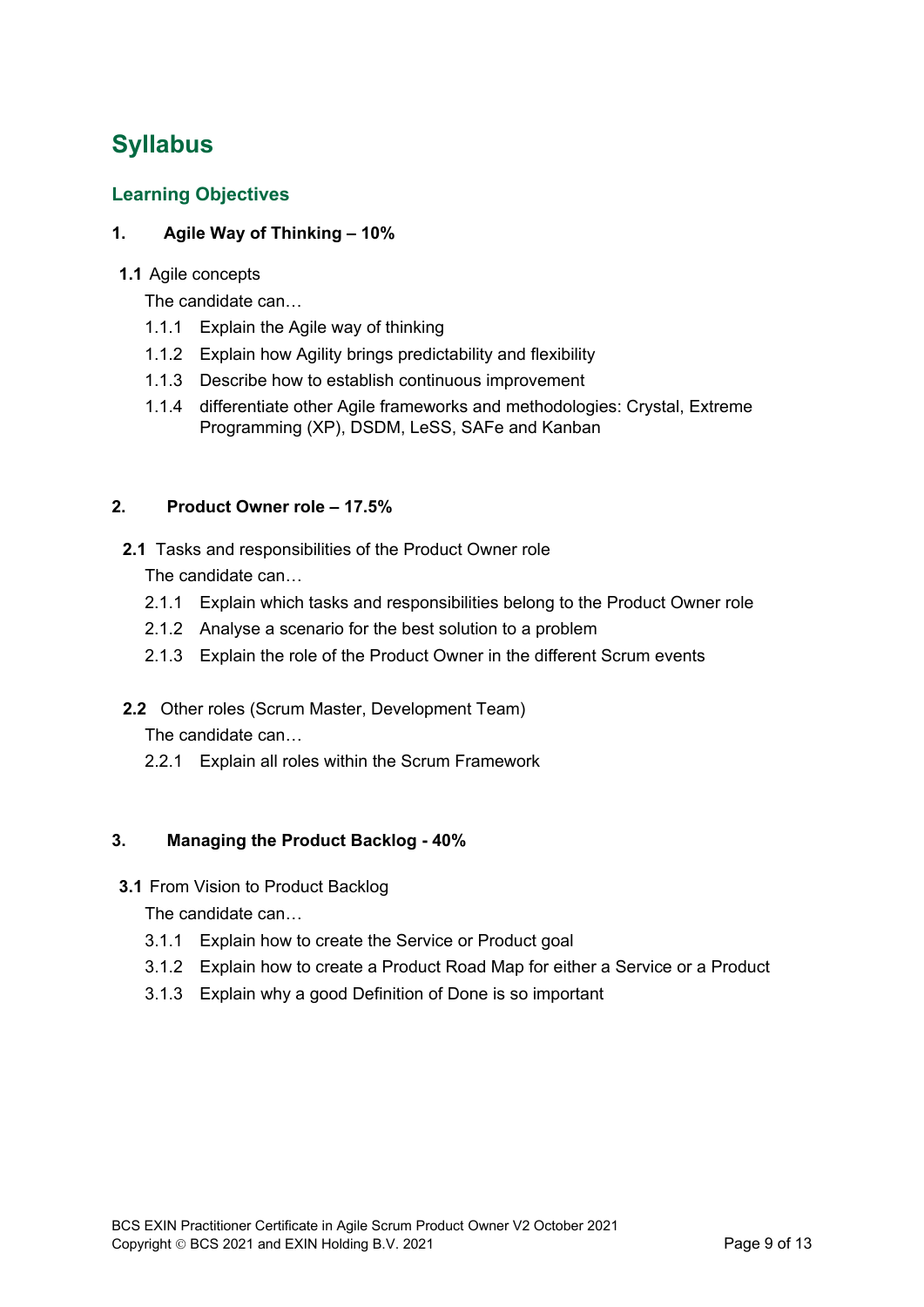- **3.2** User Stories (including Epics, non-functional and functional requirements) The candidate can…
	- 3.2.1 Explain how to write good User Stories for Services or Products
	- 3.2.2 Analyse a Product Backlog to identify Epic Stories (large, unrefined items)
	- 3.2.3 Analyse a scenario for non-functional requirements of Services and Products
	- 3.2.4 Explain how to manage non-functional requirements of Services and Products
- **3.3** Creating Sprint Backlogs

The candidate can…

- 3.3.1 Explain how to create a Sprint Backlog
- **3.4** Tracking and communicating progress

The candidate can…

- 3.4.1 Identify impediments, deviations, roadblocks and other obstacles that influence the progress
- 3.4.2 Explain how to create Information Radiators, how to interpret them and how to act on the results
- 3.4.3 Explain how to interpret commonly used tracking methods (Burn-Down Chart, Velocity, etc.)
- **3.5** Staying in control and delivering

The candidate can…

- 3.5.1 Explain how to manage issues and bugs and how to inform stakeholders
- 3.5.2 Explain how to establish Continuous Delivery

#### <span id="page-9-0"></span>**4. Complex Projects – 20%**

**4.1** Scaling Agile Projects

The candidate can…

- 4.1.1 Explain how to use the Product Backlog in a scaled environment
- 4.1.2 Explain how to scale Scrum using Nexus
- 4.1.3 Explain how to scale the Product Owner function

#### **4.2** Suitability of Agile for different types of projects

The candidate can…

- 4.2.1 Explain in which cases it is not possible to use Agile
- 4.2.2 Explain why having a small team is beneficial for any project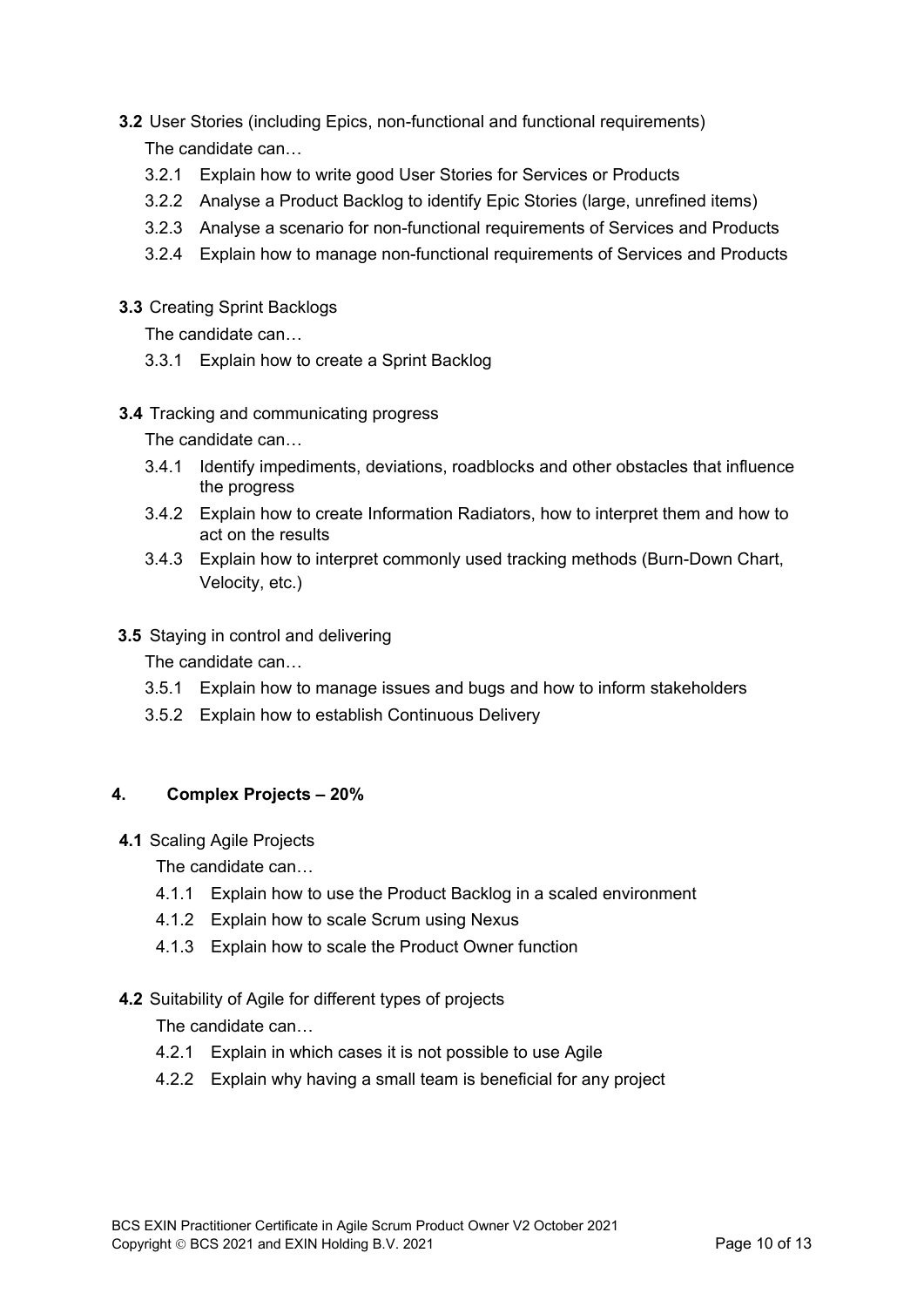**4.3** Managing complex Product or Service Backlogs

The candidate can…

- 4.3.1 Explain different ways to manage complex Product or Service Backlogs
- 4.3.2 Propose a way to manage a complex Product or Service Backlog in a given scenario

#### <span id="page-10-0"></span>**5. Adding Value – 12.5%**

**5.1** Adding Business Value to the project

The candidate can…

- 5.1.1 Explain what Business Value is
- 5.1.2 Explain the relationship between Business Value and Product Goal.
- 5.1.3 Explain the relationship between Business Value and Improved Profitability
- **5.2** Acting as the Voice of the Customer

The candidate can…

5.2.1 Explain how to work with customers, users and other stakeholders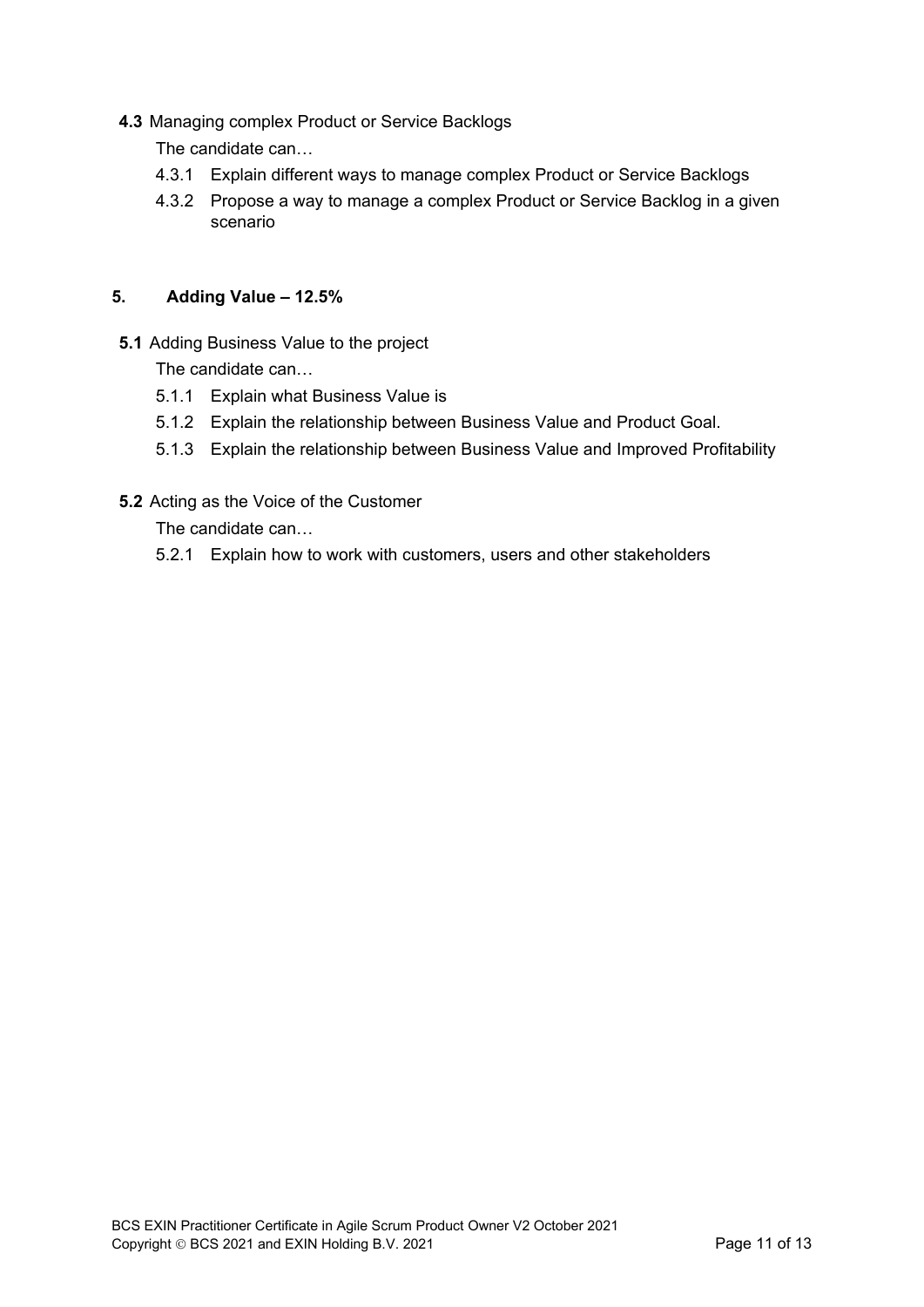### <span id="page-11-0"></span>**Basic Concepts**

Please note that knowledge of these terms alone does not suffice for the exam; the candidate must understand the concepts and be able to provide examples.

| ADAPT (awareness, desire, ability, | other Agile frameworks:             |  |  |
|------------------------------------|-------------------------------------|--|--|
| promotion and transfer)            | Crystal<br>$\bullet$                |  |  |
| Agile estimation                   | Extreme Programming (XP)            |  |  |
| Agile Manifesto                    | <b>DSDM</b>                         |  |  |
| Agile planning                     | LeSS                                |  |  |
| burn-down bar chart                | <b>SAFe</b><br>$\bullet$            |  |  |
| burn-down chart                    | Kanban<br>$\bullet$                 |  |  |
| burn-up chart                      | pair programming                    |  |  |
| business value                     | planning poker                      |  |  |
| chief Product Owner                | potentially shippable               |  |  |
| coach                              | product backlog                     |  |  |
| coarse-grained user story          | product backlog item                |  |  |
| collocated team                    | product goal                        |  |  |
| commitment                         | <b>Product Owner</b>                |  |  |
| continuous delivery                | product roadmap                     |  |  |
| continuous improvement             | refinement (of the product backlog) |  |  |
| continuous integration             | release planning                    |  |  |
| customer/user needs                | return on investment (Rol)          |  |  |
| daily scrum                        | roadblock                           |  |  |
| definition of done (DoD)           | scaling                             |  |  |
| Developers                         | scrum board                         |  |  |
| distributed team                   | <b>Scrum Master</b>                 |  |  |
| epic user story                    | Scrum team                          |  |  |
| estimation                         | servant leader                      |  |  |
| feedback                           | sprint                              |  |  |
| fine-grained user story            | sprint backlog                      |  |  |
| functional requirement             | sprint backlog item                 |  |  |
| Gantt chart                        | sprint goal                         |  |  |
| ideal hours/ideal days             | sprint team                         |  |  |
| impediment                         | story point                         |  |  |
| increment                          | task board                          |  |  |
| information radiator               | test-driven development             |  |  |
| Kanban board                       | time-box/time-boxing                |  |  |
| minimal marketable product (MMP)   | user story                          |  |  |
| minimal viable product (MVP)       | velocity (of the team)              |  |  |
| <b>MoSCoW</b>                      | voice of the customer (VoC)         |  |  |
| non-functional requirement         | Waterfall                           |  |  |
|                                    | work-in-progress (WiP)              |  |  |
|                                    |                                     |  |  |